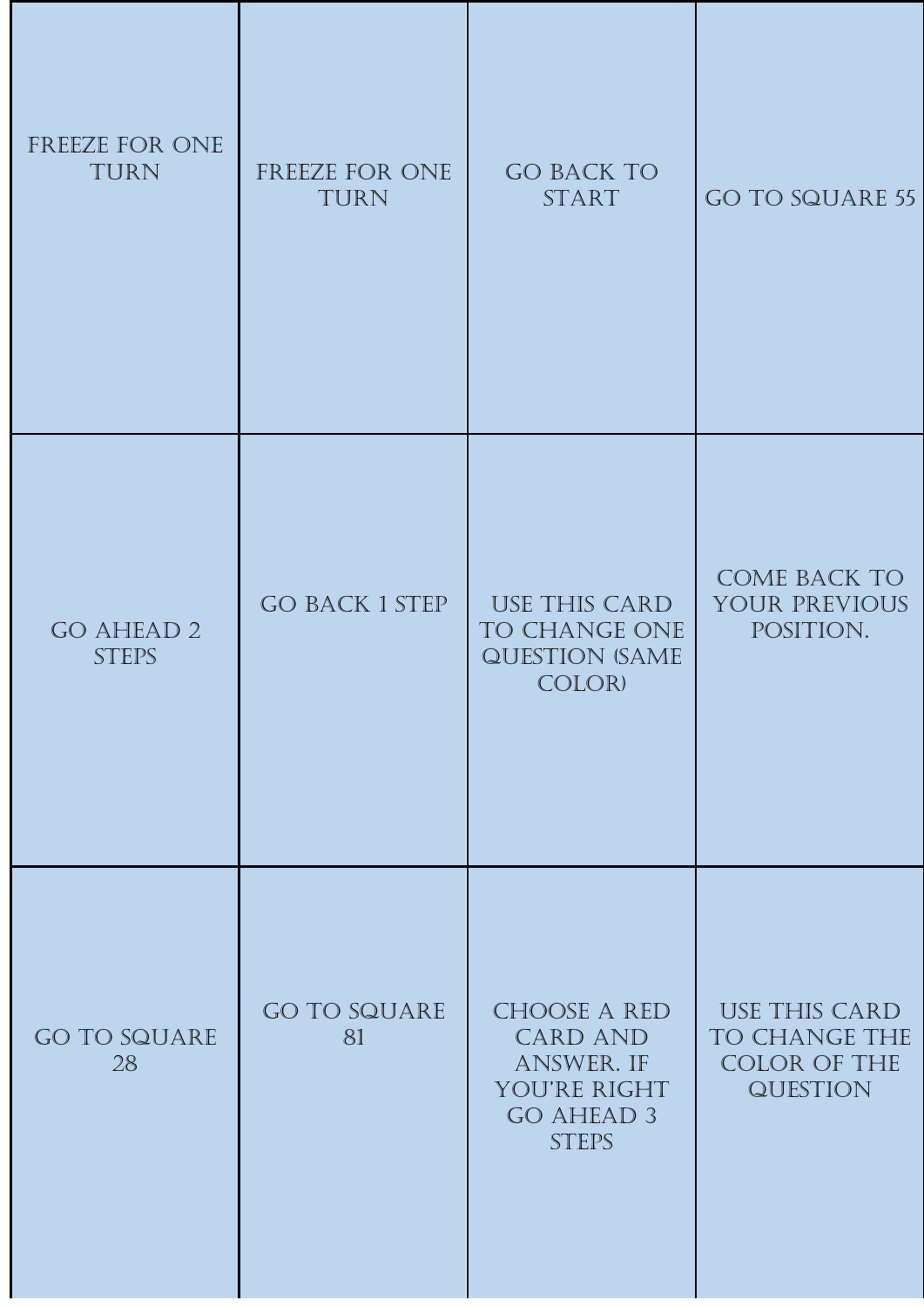



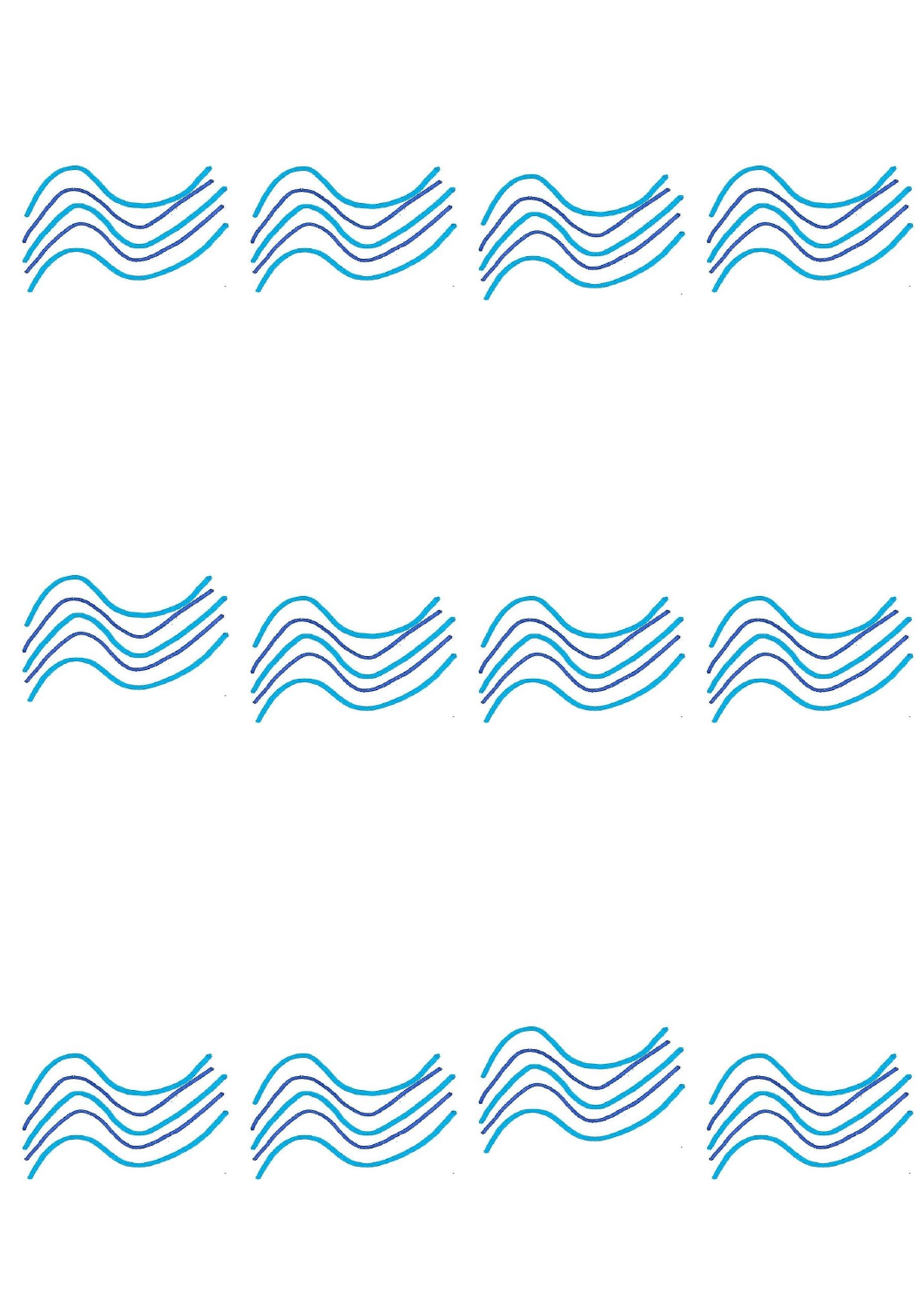| <b>CHOOSE A GREEN</b><br><b>CARD AND</b><br>ANSWER. IF<br>YOU'RE WRONG<br><b>GO BACK 3 STEPS</b>                                   | <b>GO TO SQUARE</b><br>34                                                                     | <b>GO BACK TO</b><br><b>SQUARE 8</b>                                                                                                                                                                                                       | <b>GO BACK TO</b><br><b>SQUARE 81</b>                                                                                          |
|------------------------------------------------------------------------------------------------------------------------------------|-----------------------------------------------------------------------------------------------|--------------------------------------------------------------------------------------------------------------------------------------------------------------------------------------------------------------------------------------------|--------------------------------------------------------------------------------------------------------------------------------|
| <b>FREEZE TWO</b><br>TURNS                                                                                                         | <b>GO WITH YOUR</b><br>PIECE TO THE<br><b>SAME POSITION</b><br>OF THE PLAYER<br>AT YOUR RIGHT | <b>GO WITH YOUR</b><br>PIECE TO THE<br><b>SAME POSITION</b><br>OF THE PLAYER<br>AT YOUR LEFT                                                                                                                                               | <b>CHANGE THE</b><br>POSITION WITH<br>THE PIECE OF<br>THE PLAYER IN<br>FRONT OF YOU                                            |
| <b>ANSWER THE</b><br><b>QUESTION FOR</b><br><b>GOING AHEAD</b><br>BY 5 STEPS: WHAT<br><b>IS THE MEANING</b><br>OF E2JW<br>PROJECT? | <b>GO TO SQUARE</b><br>65                                                                     | <b>CHOOSE A RED CARD</b><br>AND ANSWER. IF<br>YOU'RE RIGHT GO<br><b>AHEAD 5 STEPS BUT IF</b><br>YOU LOSE GO BACK 5<br><b>STEPS</b><br><b>OR</b><br><b>CHOOSE A GREEN</b><br>CARD AND ANSWER.<br>IF YOU'RE RIGHT GO<br><b>AHEAD 2 STEPS</b> | <b>CHANGE THE</b><br>POSITION OF<br>YOUR PIECE<br>WITH THE<br>POSITION OF<br>SOMEONE ELSE'S<br>PIECE (YOU CAN<br><b>CHOOSE</b> |